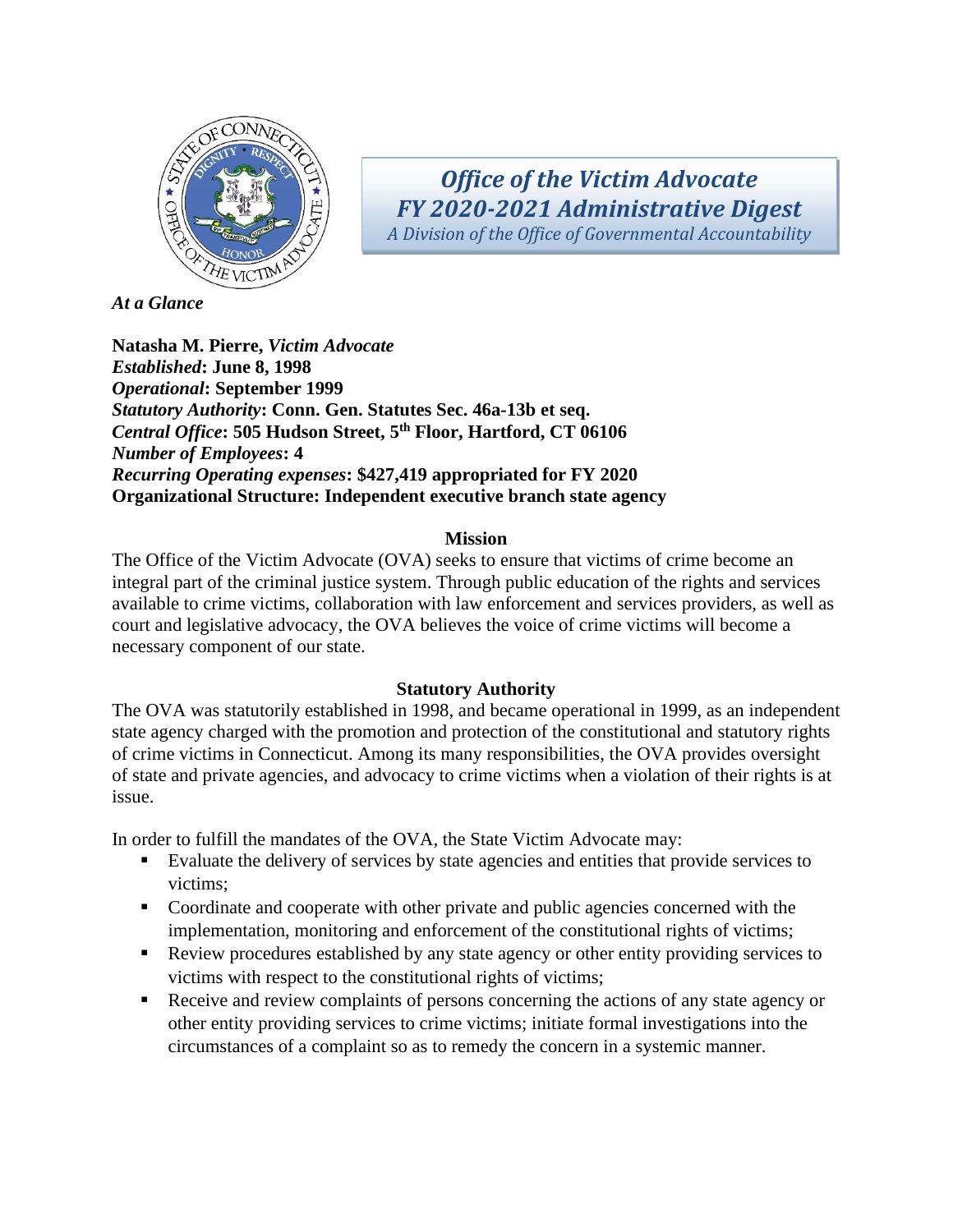- File a limited special appearance in any court proceeding to advocate for any right guaranteed to a crime victim by the State Constitution or any other right provided to a crime victim by general statutes;
- Recommend systemic changes in state policies to ensure the proper treatment and protection of crime victims.
- Conduct programs of public education, undertake legislative advocacy, and make proposals for systemic reform;
- Monitor the provision of protective services to witnesses by the Chief State's Attorney, and;
- Ensure a centralized location for victim services information.

The OVA currently operates under the following statute when determining who is a "victim of crime" or "crime victim;"

**Conn. Gen. Statues Sec. 1-1k:** Except as otherwise provided in the general statutes, "victim or crime" or "crime victim" means an individual who suffers direct or threatened physical, emotional or financial harm as a result of a crime and includes immediate family members of a minor, incompetent individual or homicide victim and a person designated by a homicide victim in accordance with section 1-56r.

# **Public Service**

The State Victim Advocate and her staff endlessly endeavor to appropriately address the concerns brought forth by crime victims or those on behalf of crime victims. As part of this effort, the agency frequently engages with crime victims, and state and nonprofit agencies that provide services to crime victims to discuss particular matters that may require action by the OVA.

# **Improvements/Achievements**

The OVA operated as a functional state agency committed to effectively and efficiently carrying out its statutory mandates.

**Client Advocacy**: The OVA received 608 requests for assistance during the fiscal year, and had an open caseload of 199 clients. In addition to providing assistance, the OVA referred clients to 70 state, federal, private or community agencies to assist the clients in other areas related to the crime.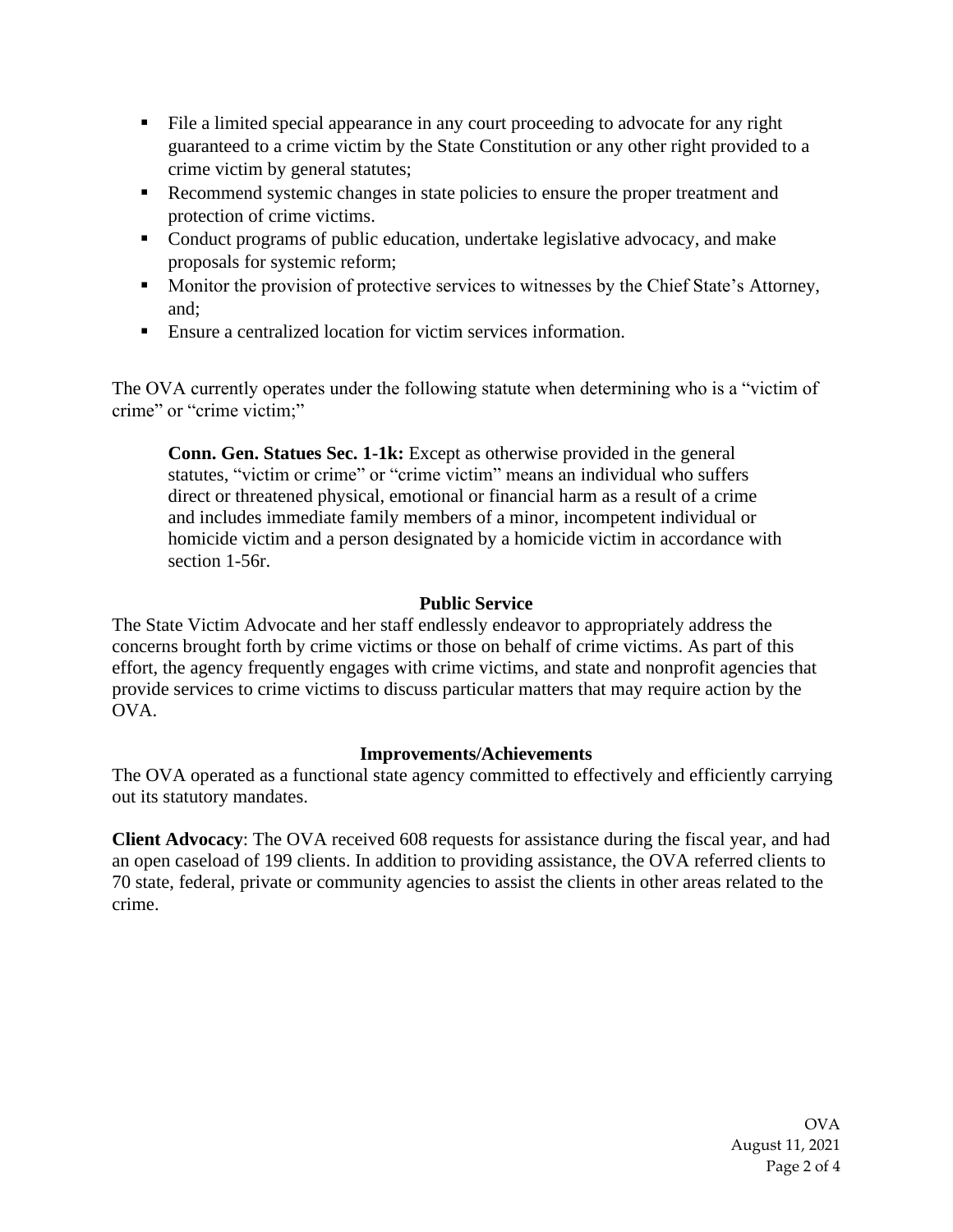Clients self-identified as:

- 62% female, 34% male and 4% unidentified;
- 64% Caucasian, 12% African American/Black, 12% Hispanic, 1% Asian, 0.5% European, 0.5%other, and 10% unidentified.
- At the time the crime was committed, 15% were minors, 49% were adults, 5% were senior citizens and 31% were unidentified.

The types of crimes committed were: assault, bullying, domestic/family violence, DUI fatality, harassment/stalking, home invasion, homicide/murder, identity theft, motor vehicle, sexual assault, theft, and UT Visa. In five (5) cases, the crimes were committed by juveniles.

The crimes were committed in: Ashford, Avon, Baltic, Bloomfield, Branford, Bridgeport, Bristol, Burlington, Canton, Cheshire, Danbury, Danielson, Dayville, Derby, East Hampton, East Hartford, East Haven, East Lyme, Ellington, Enfield, Granby, Griswold, Guilford, Hamden, Hartford, Jewett City, Lisbon, Manchester, Mansfield Center, Meriden, Middlebury, Middlefield, Milford, Morris, Mystic, Naugatuck, New Britain, New Canaan, New Haven, New London, Newington, Niantic, North Branford, North Haven, North Stonington, Norwalk, Norwich, Old Saybrook, Orange, Pawcatuck, Plainville, Prospect, Putnam, Redding, Rocky Hill, Shelton, South Windsor, Southbury, Southington, Stamford, Stonington, Torrington, Trumbull, Vernon/Rockville, Wallingford, Waterbury, Waterford, West Hartford, West Haven, Westport, Willimantic, Willington, Windsor, Windsor Locks, and Wolcott.

## Crime Victims' Rights Violations

Clients reported the following violations of their constitutional rights:

- 36 were denied their right to be treated with fairness and respect by prosecutors, police departments, judges, investigators, and defense attorneys.
- 5 were denied their right to timely disposition of the case following the arrest of the accused.
- 31 were not reasonably protected from the accused.
- 9 did not receive notification of court proceedings.
- 9 were not allowed the opportunity to attend the trial or other court proceedings
- 14 could not communicate with the prosecution about the case.
- 8 were denied their right to object or support a plea agreement.
- 5 were denied their right to make a statement in court at sentencing.
- 25 did not receive financial restitution.
- 3 did not receive information about the arrest, conviction, sentence, imprisonment or release of the accused

**Legislative Advocacy:** The OVA monitored 96 bills and submitted testimony on 14 bills before the Appropriations, Government Administration & Elections, Housing, Judiciary, and Public Safety and Security Committees.

> OVA August 11, 2021 Page 3 of 4